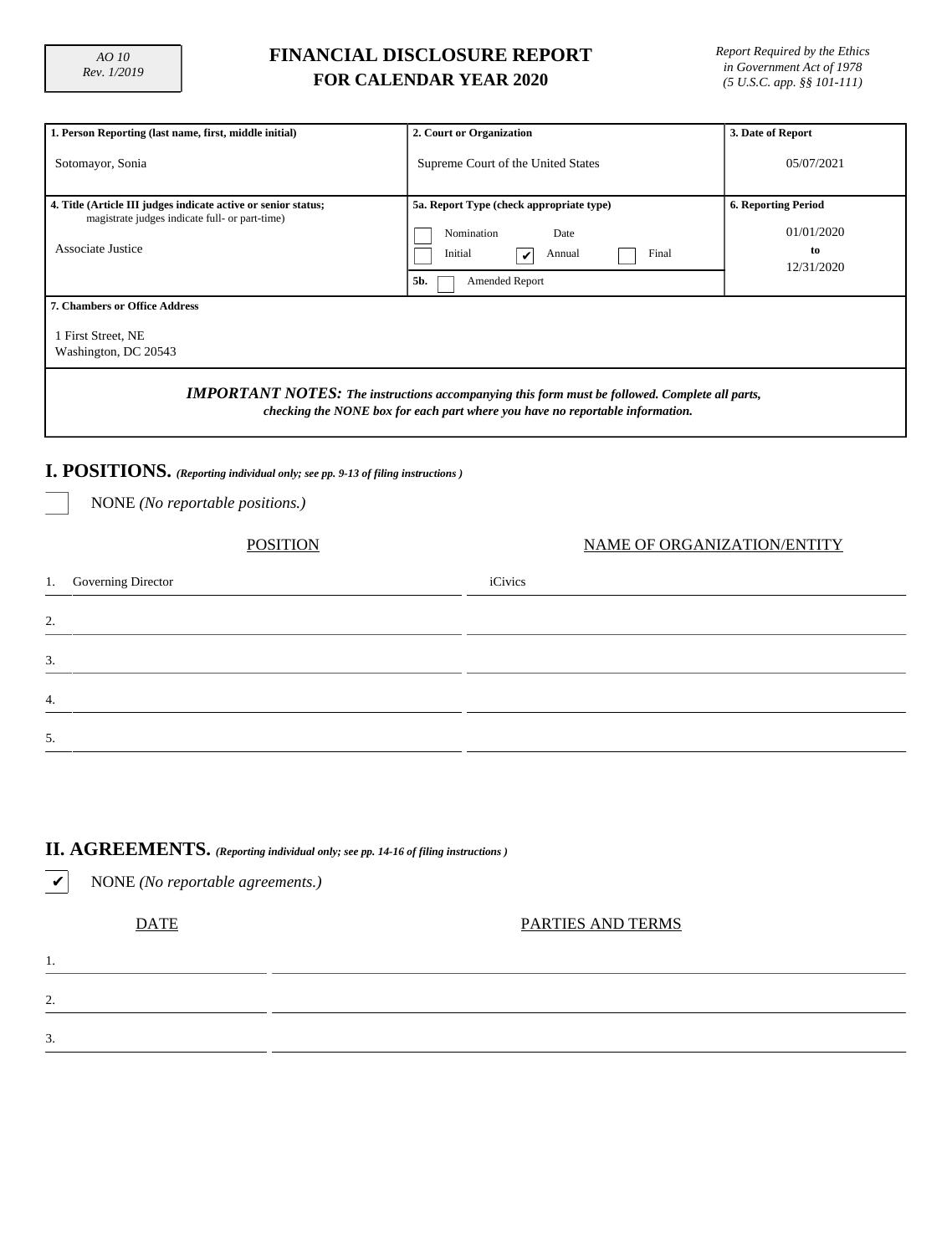Page 2 of 7

**Sotomayor, Sonia**

### **III. NON-INVESTMENT INCOME.** *(Reporting individual and spouse; see pp. 17-24 of filing instructions )*

#### **A. Filer's Non-Investment Income**

NONE *(No reportable non-investment income.)*

| <b>DATE</b> | <b>SOURCE AND TYPE</b>                    | <b>INCOME</b><br>(yours, not spouse's) |
|-------------|-------------------------------------------|----------------------------------------|
| 1.5/1/2020  | Penguin Random House LLC (book royalties) | \$82,807.49                            |
| 2.5/1/2020  | Penguin Random House LLC (book advance)   | \$33,334.00                            |
| 3.11/2/2020 | Penguin Random House LLC (book royalties) | \$62,707.23                            |
| 4.11/2/2020 | Penguin Random House (book advance)       | \$33,333.00                            |

### **B. Spouse's Non-Investment Income -** *If you were married during any portion of the reporting year, complete this section.*

*(Dollar amount not required except for honoraria.)*

✔ NONE *(No reportable non-investment income.)*

| <b>DATE</b> | <b>SOURCE AND TYPE</b> |
|-------------|------------------------|
| 1.          |                        |
| 2.          |                        |
| 3.          |                        |
| 4.          |                        |

# **IV. REIMBURSEMENTS** *-- transportation, lodging, food, entertainment.*

*(Includes those to spouse and dependent children; see pp. 25-27 of filing instructions.)*

| $\checkmark$ | NONE (No reportable reimbursements.) |              |                 |                |                               |  |  |  |  |  |  |
|--------------|--------------------------------------|--------------|-----------------|----------------|-------------------------------|--|--|--|--|--|--|
|              | <b>SOURCE</b>                        | <b>DATES</b> | <b>LOCATION</b> | <b>PURPOSE</b> | <b>ITEMS PAID OR PROVIDED</b> |  |  |  |  |  |  |
| 1.           |                                      |              |                 |                |                               |  |  |  |  |  |  |
| 2.           |                                      |              |                 |                |                               |  |  |  |  |  |  |
| 3.           |                                      |              |                 |                |                               |  |  |  |  |  |  |
| 4.           |                                      |              |                 |                |                               |  |  |  |  |  |  |
| 5.           |                                      |              |                 |                |                               |  |  |  |  |  |  |
|              |                                      |              |                 |                |                               |  |  |  |  |  |  |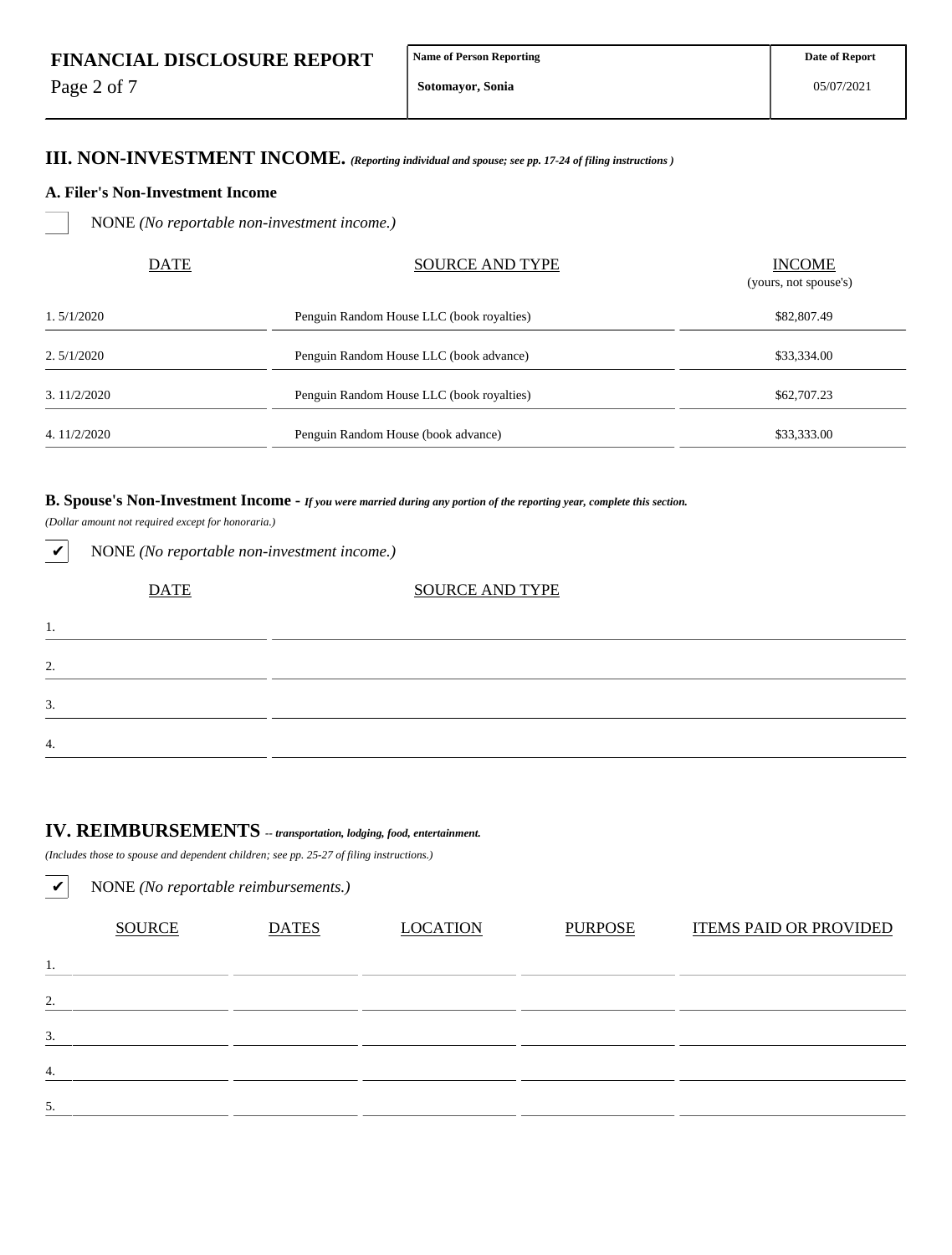Page 3 of 7

**Sotomayor, Sonia**

**V. GIFTS.** *(Includes those to spouse and dependent children; see pp. 28-31 of filing instructions.)*

|                  | NONE (No reportable gifts.) |                                                              |              |
|------------------|-----------------------------|--------------------------------------------------------------|--------------|
|                  | <b>SOURCE</b>               | <b>DESCRIPTION</b>                                           | <b>VALUE</b> |
| 1.               | Thomas Jefferson Foundation | Jefferson Medal in Law (donation to charitable organization) | \$10,000.00  |
| 2.               |                             |                                                              |              |
| 3.               |                             |                                                              |              |
| $\overline{4}$ . |                             |                                                              |              |
| 5.               |                             |                                                              |              |

# **VI. LIABILITIES.** *(Includes those of spouse and dependent children; see pp. 32-33 of filing instructions.)*

NONE *(No reportable liabilities.)*

| <b>CREDITOR</b>           | <b>DESCRIPTION</b>                                                   | <b>VALUE CODE</b> |  |  |
|---------------------------|----------------------------------------------------------------------|-------------------|--|--|
| JP Morgan Chase, NA<br>1. | Mortgage on Rental Property #1, New York, New York (Pt. VII, Line 7) | N                 |  |  |
| 2.                        |                                                                      |                   |  |  |
| 3.                        |                                                                      |                   |  |  |
| 4.                        |                                                                      |                   |  |  |
| 5.                        |                                                                      |                   |  |  |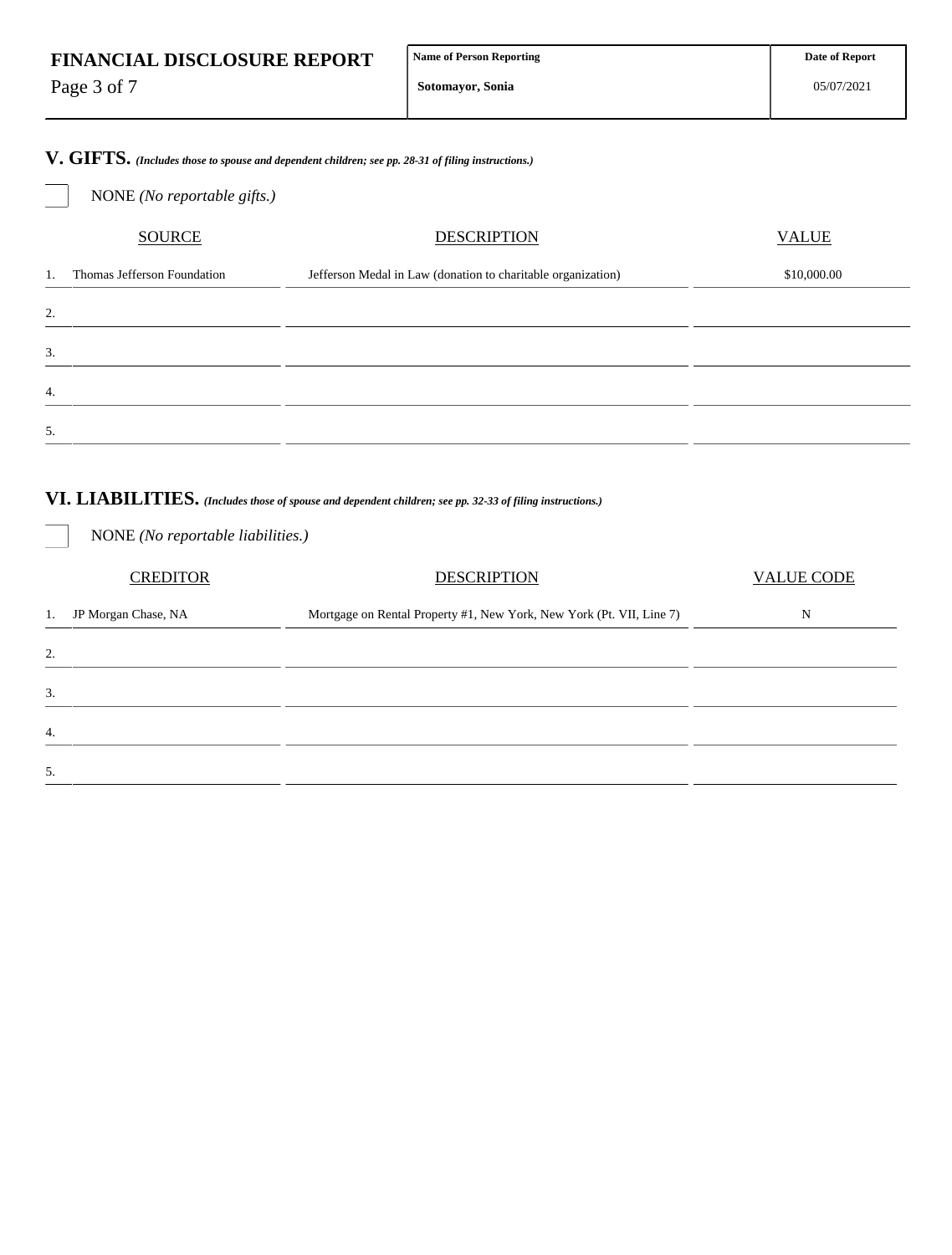Page 4 of 7

**Sotomayor, Sonia**

**VII. INVESTMENTS and TRUSTS** *-- income, value, transactions (Includes those of spouse and dependent children; see pp. 34-60 of filing instructions.)*

NONE *(No reportable income, assets, or transactions.)*

|                | $\mathbf{A}$<br><b>Description of Assets</b><br>(including trust assets) | $\, {\bf B}$<br>Income during<br>reporting period |                                                 | ${\bf C}$<br>Gross value at end<br>of reporting period |                                             | D<br>Transactions during reporting period      |                         |                                   |                                  |                                                                   |
|----------------|--------------------------------------------------------------------------|---------------------------------------------------|-------------------------------------------------|--------------------------------------------------------|---------------------------------------------|------------------------------------------------|-------------------------|-----------------------------------|----------------------------------|-------------------------------------------------------------------|
|                | Place " $(X)$ " after each asset<br>exempt from prior disclosure         | (1)<br>Amount<br>Code 1<br>$(A-H)$                | (2)<br>Type (e g,<br>div, rent,<br>$or$ int $)$ | (1)<br>Value<br>Code 2<br>$(J-P)$                      | (2)<br>Value<br>Method<br>Code 3<br>$(Q-W)$ | (1)<br>Type (e g,<br>buy, sell,<br>redemption) | (2)<br>Date<br>mm/dd/yy | (3)<br>Value<br>Code 2<br>$(J-P)$ | (4)<br>Gain<br>Code 1<br>$(A-H)$ | (5)<br>Identity of<br>buyer/seller<br>(if private<br>transaction) |
| 1.             | Citibank, N.A. Accounts                                                  | A                                                 | Interest                                        | N                                                      | $\mathbf T$                                 |                                                |                         |                                   |                                  |                                                                   |
| $\mathbf{2}$ . | Morgan Stanley Bank, NA                                                  | A                                                 | Interest                                        | $\bf J$                                                | $\mathbf T$                                 |                                                |                         |                                   |                                  |                                                                   |
| 3.             | Morgan Stanley Bank, NA (IRA)                                            | A                                                 | Interest                                        | $\bf K$                                                | $\mathbf T$                                 |                                                |                         |                                   |                                  |                                                                   |
| 4.             | Morgan Stanley Domestic Holdings, Inc.<br>$(IRA)$ $(H)$                  |                                                   |                                                 |                                                        |                                             |                                                |                         |                                   |                                  |                                                                   |
| 5.             | -Blackrock GLB Allocation FD Class A<br>(IRA)                            | A                                                 | Dividend                                        | $\mathbf{L}$                                           | $\mathbf T$                                 |                                                |                         |                                   |                                  |                                                                   |
| 6.             | -Pimco Unconstrained BDA (IRA)                                           | A                                                 | Dividend                                        | $\rm K$                                                | $\mathbf T$                                 |                                                |                         |                                   |                                  |                                                                   |
| 7.             | Rental Property #1, New York, NY<br>Appraised 2012                       | $\mathbf D$                                       | Rent                                            | P <sub>1</sub>                                         | ${\bf Q}$                                   |                                                |                         |                                   |                                  |                                                                   |
| 8.             | Morgan Stanley Domestic Holdings, Inc.<br>(H)                            |                                                   |                                                 |                                                        |                                             |                                                |                         |                                   |                                  |                                                                   |
| 9.             | -Ishares Core MSCI EAFE ETF                                              | $\, {\bf B}$                                      | Dividend                                        | L                                                      | $\mathbf T$                                 |                                                |                         |                                   |                                  |                                                                   |
| 10.            |                                                                          |                                                   |                                                 |                                                        |                                             | Buy<br>(add!)                                  | 03/18/20                | K                                 |                                  |                                                                   |
| 11.            | -Ishares Core MSCI Emerging                                              | A                                                 | Dividend                                        | $\bf K$                                                | $\mathbf T$                                 |                                                |                         |                                   |                                  |                                                                   |
| 12.            |                                                                          |                                                   |                                                 |                                                        |                                             | Buy<br>(add!)                                  | 03/18/20                | J                                 |                                  |                                                                   |
| 13.            | -Ishares Russell 1000 GRW ETF                                            | A                                                 | Dividend                                        | $\,$ K                                                 | $\mathbf T$                                 |                                                |                         |                                   |                                  |                                                                   |
| 14.            |                                                                          |                                                   |                                                 |                                                        |                                             | Buy<br>(add!)                                  | 03/18/20                | J                                 |                                  |                                                                   |
| 15.            | -Ishares Russell 1000 Value ETF                                          | A                                                 | Dividend                                        | $\rm K$                                                | $\mathbf T$                                 |                                                |                         |                                   |                                  |                                                                   |
| 16.            |                                                                          |                                                   |                                                 |                                                        |                                             | Sold<br>(part)                                 | 03/18/20                | J                                 | A                                |                                                                   |
| 17.            | -Ishares IBOXX HY COR BD ETF (HYG)                                       | A                                                 | Dividend                                        | $\rm K$                                                | $\mathbf T$                                 | Buy                                            | 04/08/20                | $\rm K$                           |                                  |                                                                   |

1 Income Gain Codes: (See Columns B1 and D4)

2 Value Codes (See Columns C1 and D3)

3 Value Method Codes (See Column C2)

 $A = $1,000$  or less  $F = $50,001 - $100,000$ J =\$15,000 or less N =\$250,001 - \$500,000 P3 =\$25,000,001 - \$50,000,000 Q =Appraisal U =Book Value

 $B = $1,001 - $2,500$  $G = $100,001 - $1,000,000$ K =\$15,001 - \$50,000  $O = $500,001 - $1,000,000$ 

R =Cost (Real Estate Only) V =Other

 $C = $2,501 - $5,000$ H1 =\$1,000,001 - \$5,000,000 L =\$50,001 - \$100,000 P1 =\$1,000,001 - \$5,000,000 P4 =More than \$50,000,000 S =Assessment W =Estimated

 $D = $5,001 - $15,000$ H2 =More than \$5,000,000 M =\$100,001 - \$250,000 P2 =\$5,000,001 - \$25,000,000  $E = $15,001 - $50,000$ 

T =Cash Market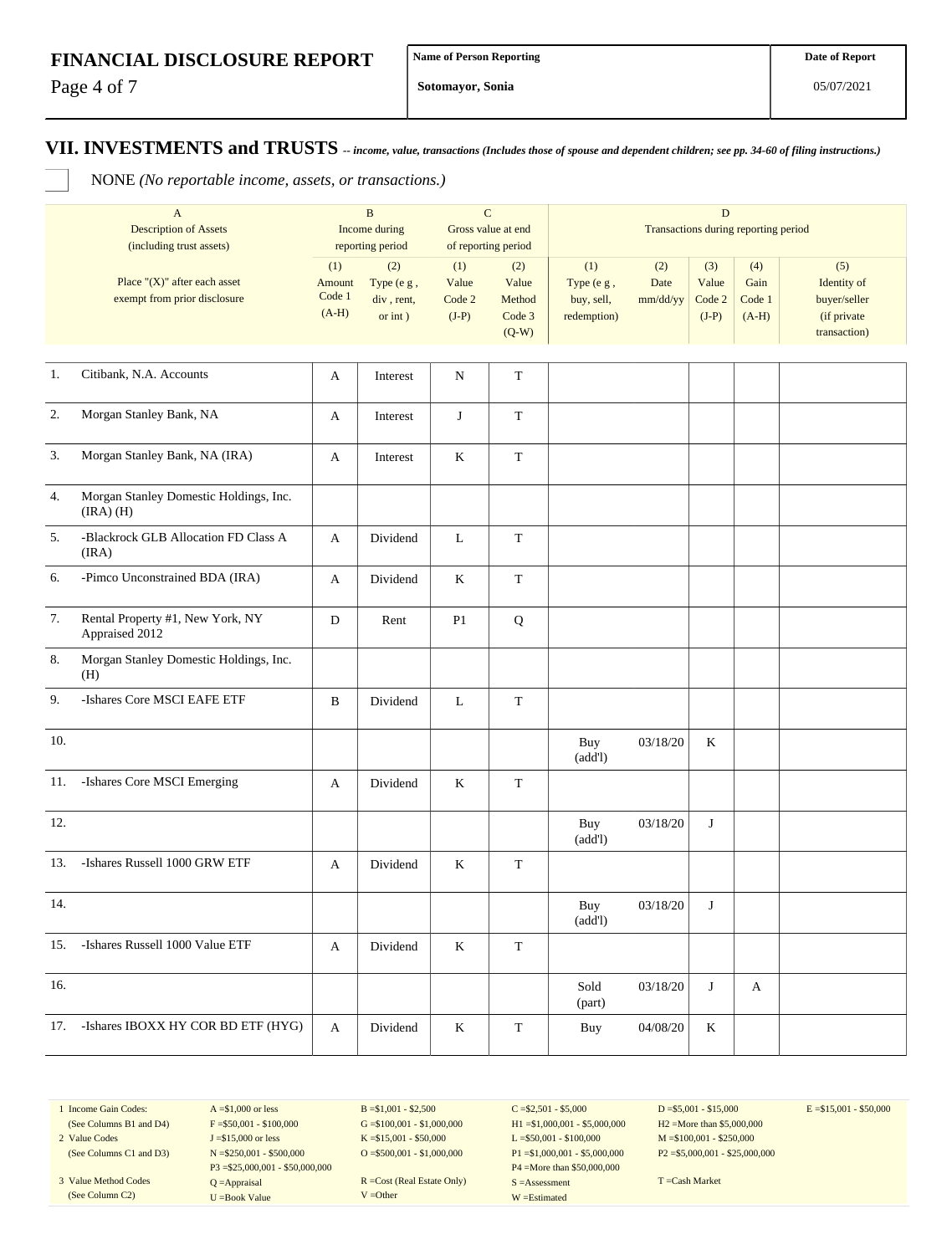Page 5 of 7

**Sotomayor, Sonia**

### **VII. INVESTMENTS and TRUSTS** *-- income, value, transactions (Includes those of spouse and dependent children; see pp. 34-60 of filing instructions.)*

NONE *(No reportable income, assets, or transactions.)*

|     | $\mathbf{A}$                                                     | $\mathbf B$                        |                                               | $\mathbf C$                               |                                             |                                                | $\mathbf D$             |                                   |                                  |                                                                   |
|-----|------------------------------------------------------------------|------------------------------------|-----------------------------------------------|-------------------------------------------|---------------------------------------------|------------------------------------------------|-------------------------|-----------------------------------|----------------------------------|-------------------------------------------------------------------|
|     | <b>Description of Assets</b><br>(including trust assets)         | Income during<br>reporting period  |                                               | Gross value at end<br>of reporting period |                                             | Transactions during reporting period           |                         |                                   |                                  |                                                                   |
|     | Place " $(X)$ " after each asset<br>exempt from prior disclosure | (1)<br>Amount<br>Code 1<br>$(A-H)$ | (2)<br>Type (e g,<br>div, rent,<br>or $int$ ) | (1)<br>Value<br>Code 2<br>$(J-P)$         | (2)<br>Value<br>Method<br>Code 3<br>$(Q-W)$ | (1)<br>Type (e g,<br>buy, sell,<br>redemption) | (2)<br>Date<br>mm/dd/yy | (3)<br>Value<br>Code 2<br>$(J-P)$ | (4)<br>Gain<br>Code 1<br>$(A-H)$ | (5)<br>Identity of<br>buyer/seller<br>(if private<br>transaction) |
|     |                                                                  |                                    |                                               |                                           |                                             |                                                |                         |                                   |                                  |                                                                   |
| 18. | -Ishares Russell 2000 Growth ETF                                 | A                                  | Dividend                                      | J                                         | $\mathbf T$                                 | Buy                                            | 03/18/20                | J                                 |                                  |                                                                   |
| 19. | -Ishares Russell 2000 Value ETF                                  | A                                  | Dividend                                      | J                                         | $\mathbf T$                                 | Buy                                            | 05/20/20                | J                                 |                                  |                                                                   |
| 20. | -Ishares Russell MIDCAP V ETF                                    | A                                  | Dividend                                      | $\bf J$                                   | $\mathbf T$                                 | Buy                                            | 03/18/20                | J                                 |                                  |                                                                   |
| 21. | -PIMCO ENHANCED SHRT MTRT EXC                                    | A                                  | Dividend                                      | L                                         | $\mathbf T$                                 |                                                |                         |                                   |                                  |                                                                   |
| 22. |                                                                  |                                    |                                               |                                           |                                             | Buy<br>(add!)                                  | 05/20/20                | J                                 |                                  |                                                                   |
| 23. | -SPDR NUVEEN BBG BAR SHRT TERM                                   | A                                  | Dividend                                      | L                                         | $\mathbf T$                                 |                                                |                         |                                   |                                  |                                                                   |
| 24. |                                                                  |                                    |                                               |                                           |                                             | Buy<br>(add!)                                  | 05/20/20                | J                                 |                                  |                                                                   |
| 25. | -SPDR NUVEEN BBG BARCLAYS MUN<br>$\, {\bf B}$                    | B                                  | Dividend                                      | L                                         | T                                           |                                                |                         |                                   |                                  |                                                                   |
| 26. |                                                                  |                                    |                                               |                                           |                                             | Buy<br>(add!)                                  | 05/20/20                | J                                 |                                  |                                                                   |
| 27. | -ISHARES Tips Bond ETF                                           | A                                  | Dividend                                      |                                           |                                             | Sold                                           | 03/16/20                | J                                 | $\, {\bf B}$                     |                                                                   |
| 28. | -INVESCO NATIONAL AMT - FREE<br>MUNI (PZA)                       | A                                  | Dividend                                      |                                           |                                             | Sold                                           | 03/18/20                | K                                 | B                                |                                                                   |
| 29. | -ISHARES INC MSCI JAPAN ETF                                      | A                                  | Dividend                                      |                                           |                                             |                                                |                         |                                   |                                  |                                                                   |
| 30. |                                                                  |                                    |                                               |                                           |                                             | Buy<br>(add!)                                  | 03/18/20                | J                                 |                                  |                                                                   |
| 31. |                                                                  |                                    |                                               |                                           |                                             | Sold                                           | 05/20/20                | J                                 | A                                |                                                                   |

1 Income Gain Codes: (See Columns B1 and D4)

2 Value Codes (See Columns C1 and D3)

3 Value Method Codes (See Column C2)

 $A = $1,000$  or less  $F = $50,001 - $100,000$ J =\$15,000 or less N =\$250,001 - \$500,000 P3 =\$25,000,001 - \$50,000,000 Q =Appraisal U =Book Value

 $B = $1,001 - $2,500$  $G = $100,001 - $1,000,000$ K =\$15,001 - \$50,000 O =  $$500,001 - $1,000,000$ 

R =Cost (Real Estate Only) V =Other

 $C = $2,501 - $5,000$ H1 =\$1,000,001 - \$5,000,000 L =\$50,001 - \$100,000 P1 =\$1,000,001 - \$5,000,000 P4 =More than \$50,000,000 S =Assessment W =Estimated

 $D = $5,001 - $15,000$ H2 =More than \$5,000,000 M =\$100,001 - \$250,000 P2 =\$5,000,001 - \$25,000,000  $E = $15,001 - $50,000$ 

T =Cash Market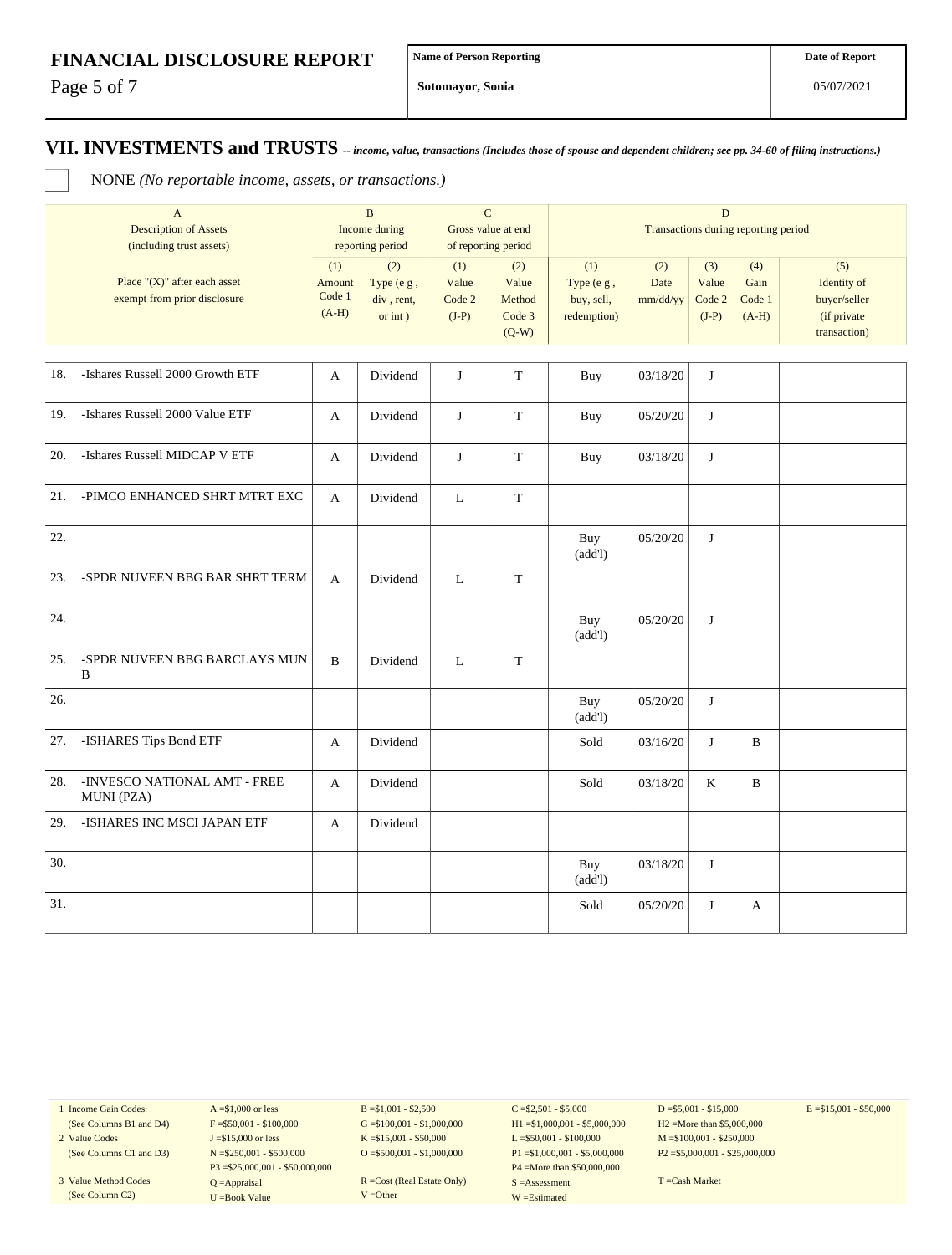Page 6 of 7

**Name of Person Reporting**

## **VIII. ADDITIONAL INFORMATION OR EXPLANATIONS.** *(Indicate part of report.)*

Part III - A - Items 1 and 3 - Publishers royalties for Turning Pages and Just Ask. Dates provided are dates of checks forwarded by my literary agent in amounts net of agent's commissions. Penguin Random House LLC has advised me that it disbursed a total of \$818.59 to promote the sale of books of mine it has published. The foregoing amount is in addition to royalties and advances pursuant to contracts I have entered into with Penguin Random House LLC for future books, as noted in Items 2 and 4.

Part V - I received the Jefferson Medal in Law from the Thomas Jefferson Foundation on August 31, 2020. I directed that the award proceeds be donated to a charitable organization.